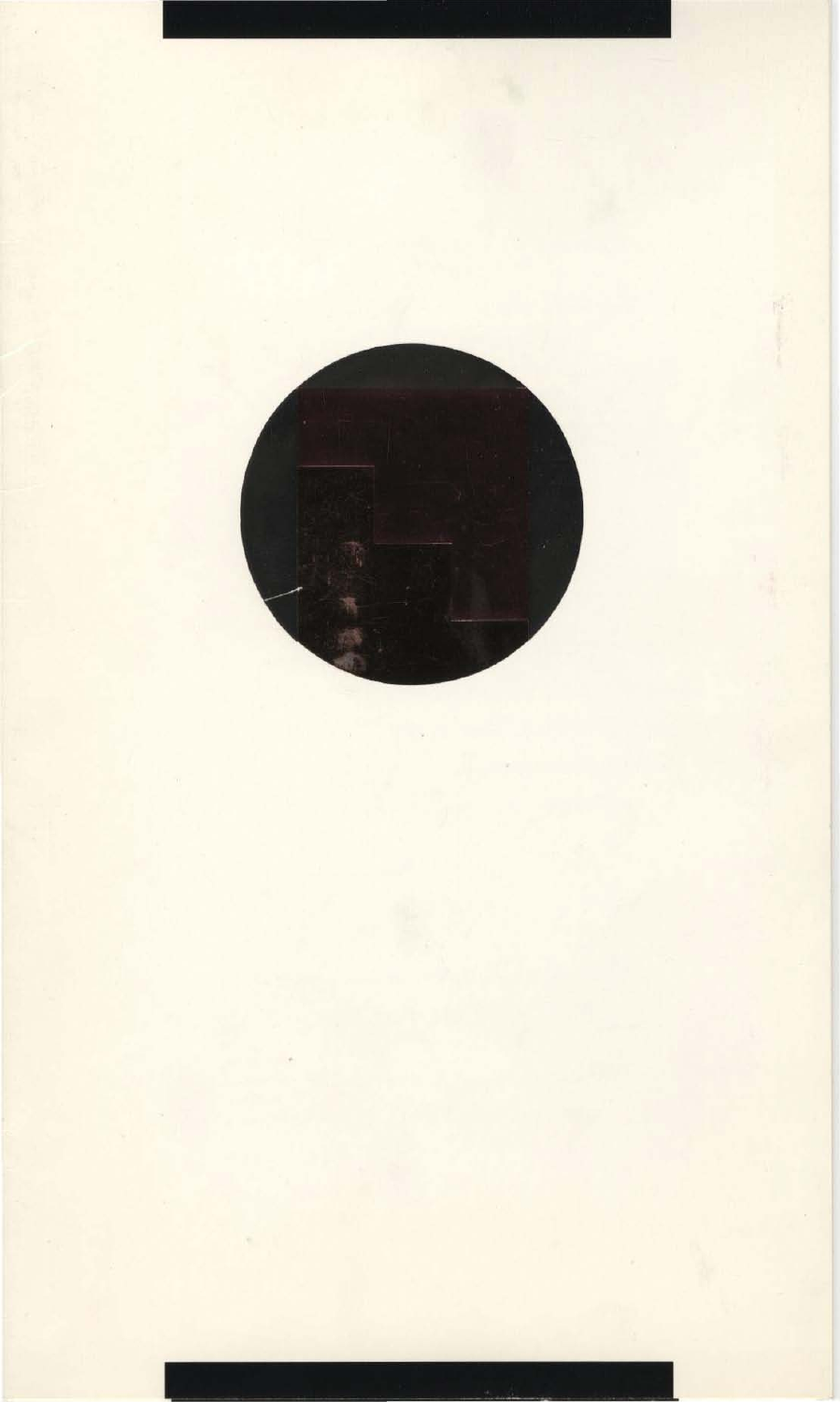### **APPETIZERS**

#### **COLD**

Charred Beef Sirloin Thinly Sliced and Served with Dill Pickles and Chutney 4.50

Smoked Columbia River Sturgeon with Roasted Peppers, Capers and Horseradish Cream 4.75

Homemade Honey-Cured Ham, Chicken Galatine and Knockwurst with Hot Sweet Mustard, Pickled Onions and Relish 4.25

Northwest Oysters on the Half Shell with Cocktail Sauce 6.50

Array of Seafood on Ice with Cocktail and Mustard Sauces 7.00

> Cold Grilled Marinated Tuna. Served Rare with Soy. Grated Radish and Cucumbers 5.00

#### **HOT**

Warm Dungeness Crab Mousse, Watercress Sauce 5.50 Rock Shrimp and Brie Baked in Phyllo with Dijon Cream Sauce 5.50 Shiitake Mushrooms and Tofu Pinecones with Wasabi Mayonnaise 3.50 Taglietelle with Steamed Clams, Garlic and Fresh Herbs 6.00 Fried Calamari with Lemon Walnut Dipping Sauce 4.50

## **SALADS**

Bibb Lettuce with Orange Almond Vinaigrette 2.50

Winter Greens Tossed with Sherry Vinegar, Herbs, Garlic, Olive Oil and Croutons 2.50

Plate of Fruits with Toasted Hazelnuts and Banana Bread 3.25

Spinach Salad with Warm Smoked Turkey and Creamy Lime Dressing 3.00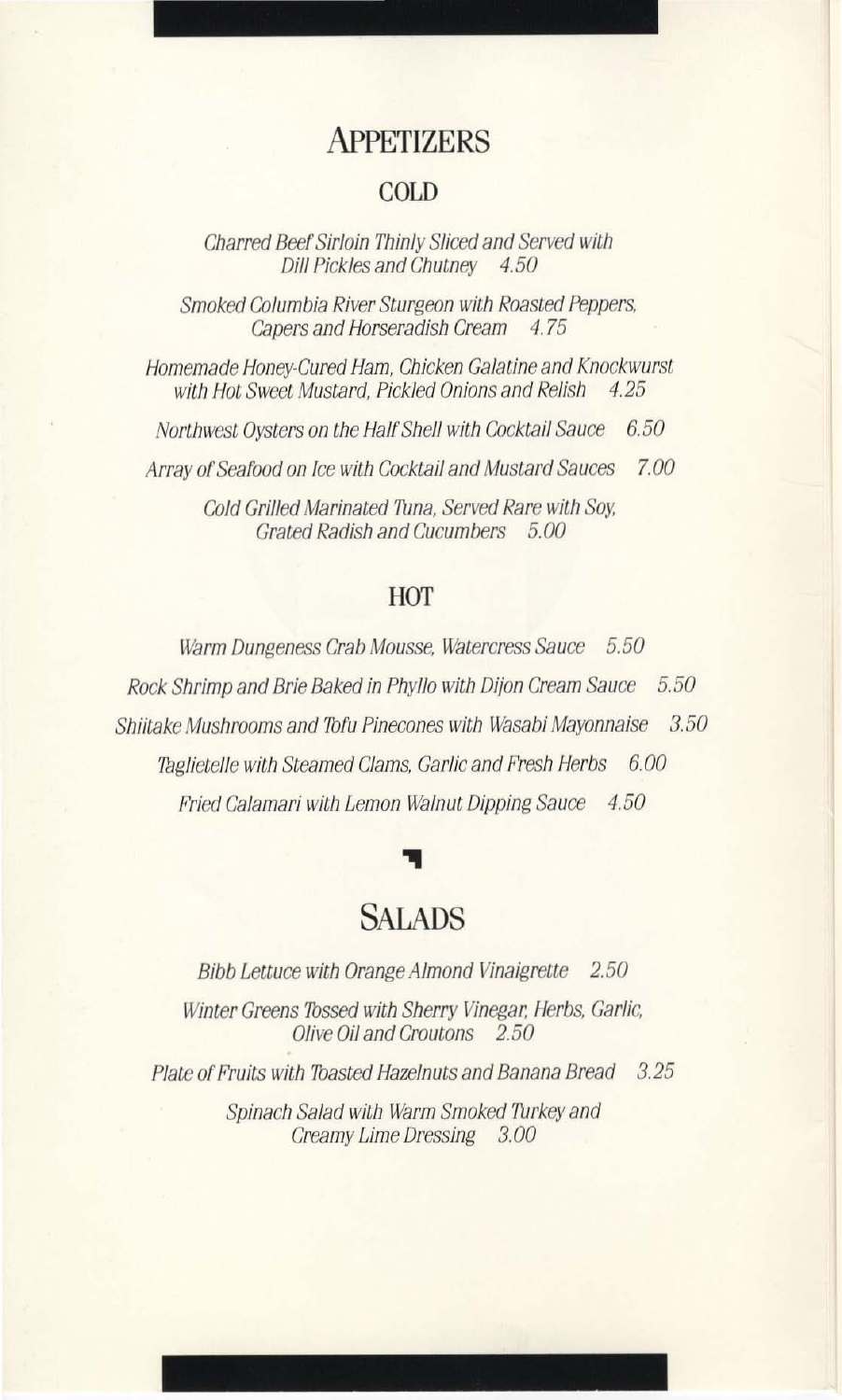# **WELCOME ro ATWATER'S**

...

In addition to our regular menu, our Chef has prepared a complete, six-course meal that showcases the market's freshest ingredients. Please ask to see tonight's Fixed Price Dinner menu.

Join us for a spectacular champagne Sunday Brunch, featuring an elaborate array of hot and cold entrees, assorted salads, homemade breads, fresh fruit and irresistable desserts. Served from 10 a.m. to 3 p.m. every Sunday.

> Private dining accommodations are also available for parties from ten to 300. For more information, please inquire with the Maitre D:

> > ...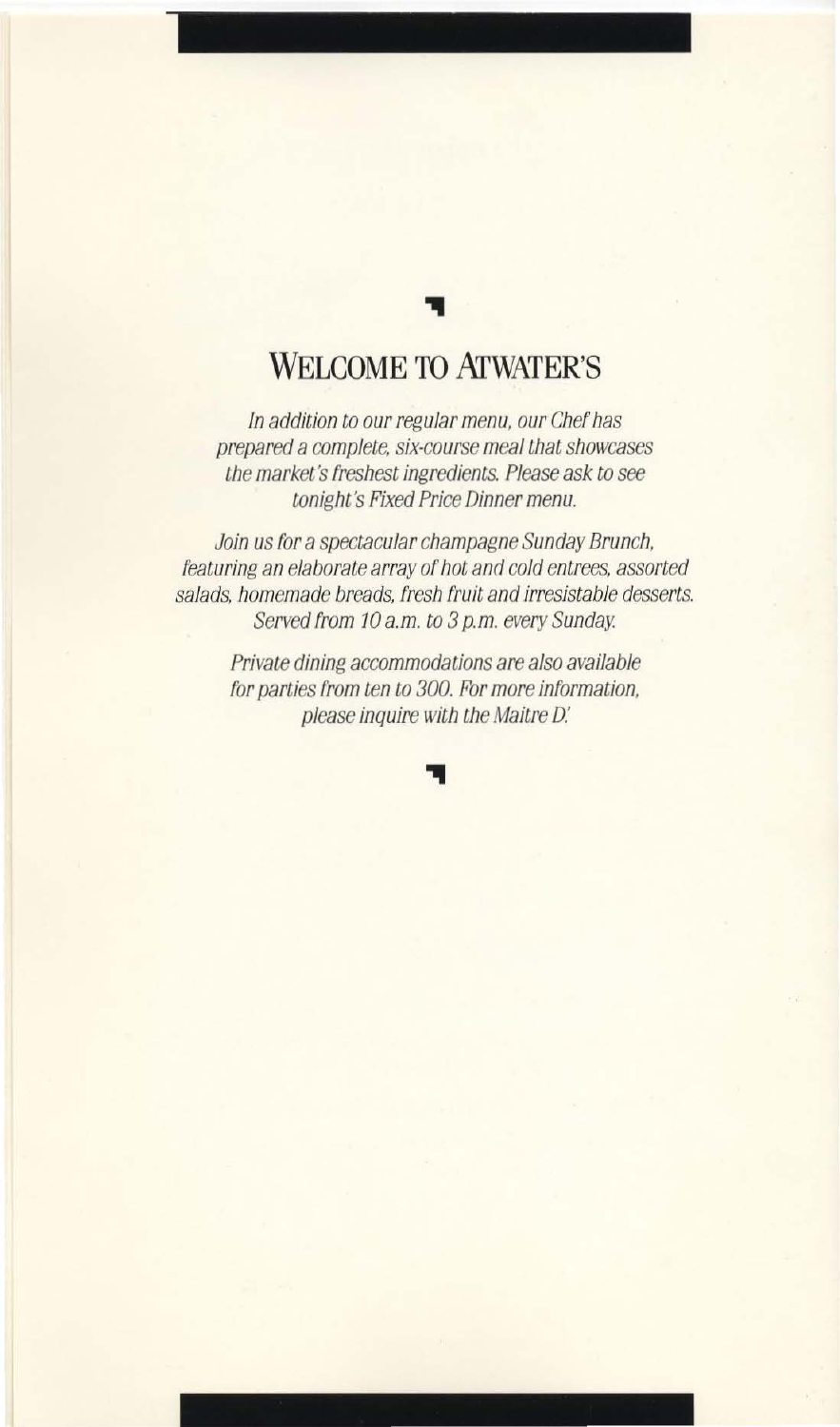## **SOUPS**

Salmon Stockpot with Leeks, Potatoes and Cheese Crouton 3.75 Soup of the Day 3.00

## **SEAFOODS**

..

Grilled Sturgeon with Avocado Cilantro Chutney 14.50 Salmon Baked with Creme Fraiche, Shallots and Tarragon 16.50 Pacific Coastal Stew of Spot Prawns, Lobster. Clams and Snapper. 1bmato Basil Sauce 21.00 Shrimp and Scallops Sauteed with Linguini, Mushrooms, and a Spicy Peanut, Scallion Sauce 16.50 Grilled Oregon Snapper with Hazelnut Butter 13.00

> Baked Sole Stuffed with Rock Shrimp, Tomatoes, Herbs and Saffron Sauce 15.25

## **SPECIALTIES**

..

Grilled Tenderloin of Beef with Pinot Noir Butter 21.00 Grilled Breast of Chicken with Honey Mustard Cream Sauce 13.00

Roast Rack of Northwest Lamb with Confit of Onions, Natural Juices 24.00

Medallions of Veal with Sweet Anise, Virginia Ham and Pernod 16.50

Beef Sirloin Steak with Wild Oregon Mushrooms and Madeira Sauce 18.50

Sauteed Pork Medallions with Apples, Rosemary and Cider 15.00

Pan Roasted Veal Chop with Pearl Onions, Bacon, Celeriac and Natural Juices 19.50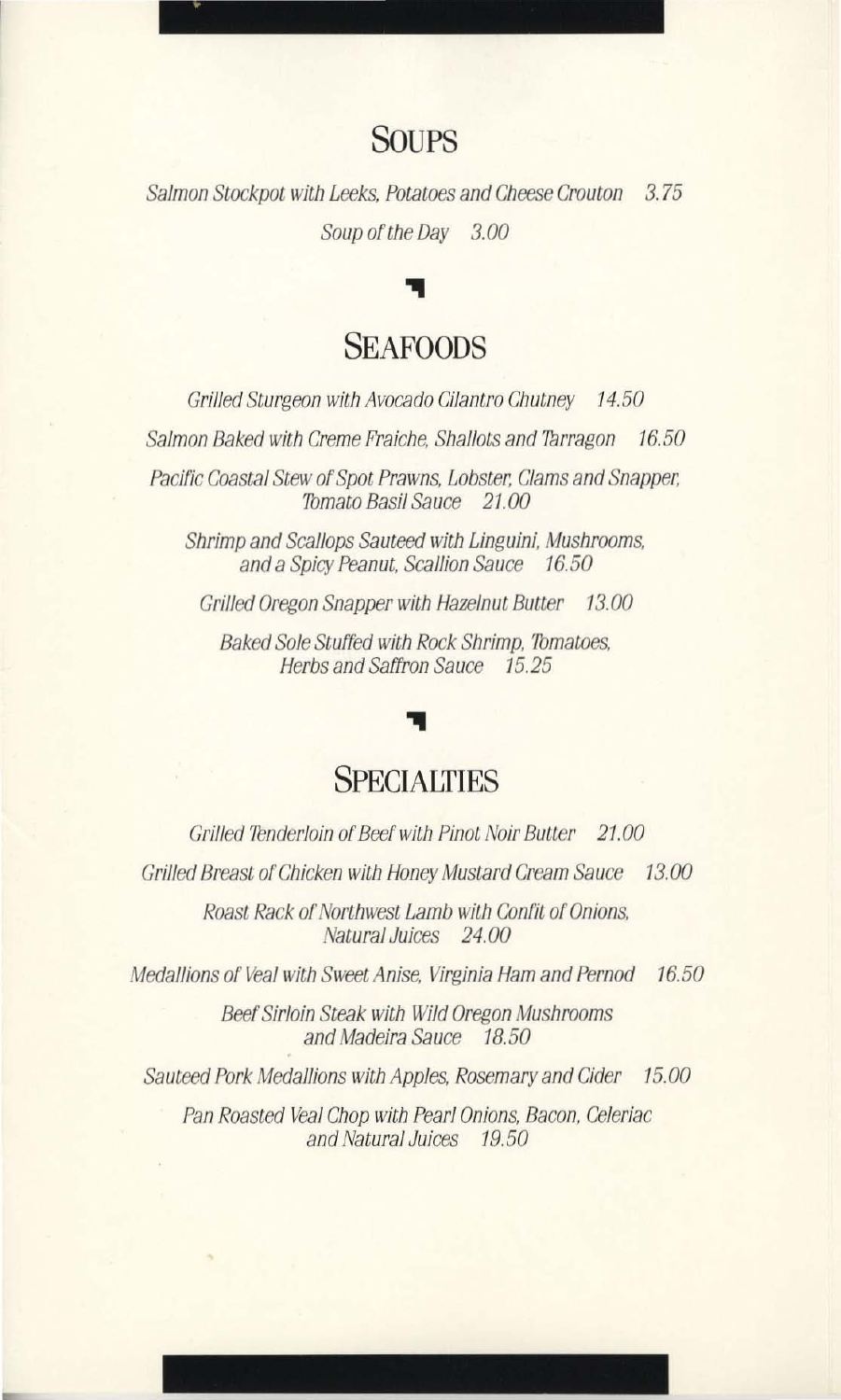# **ATWATER'S SELECT DINNER**

#### **APPETIZERS** (Choice of:)

Salmon Stockpot with Leeks, Potatoes and Cheese Crouton

Shiitake Mushrooms and Tofu Pinecones with Wasabi Mayonnaise

Winter Greens Tossed with Sherry Vinegar, Herbs, Garlic, **Olive Oil and Croutons** 

Charred Beef Sirloin Thinly Sliced and Served with **Dill Pickles and Chutney** 

#### **ENTREE** (Choice of:)

Grilled Oregon Snapper with Hazelnut Grapefruit Butter

Shrimps and Scallops Sauteed with Linguini, Mushrooms, and a Spicy Peanut, Scallion Sauce

Grilled Breast of Chicken with Honey Mustard Cream Sauce

Sauteed Pork Medallions with Apples, Rosemary and Cider

Sauteed Medallions of Beef with Mushrooms, Tomatoes, **Herbs and Sweet Garlic** 

**Atwater's Selection of Desserts** 

Coffee or Tea \$20.00 Per Person

Atwater's is operated by the ARA Fine Dining Division. We invite you to visit our other restaurants: Carnelian Room in San Francisco, California and The 95th in Chicago, Illinois.